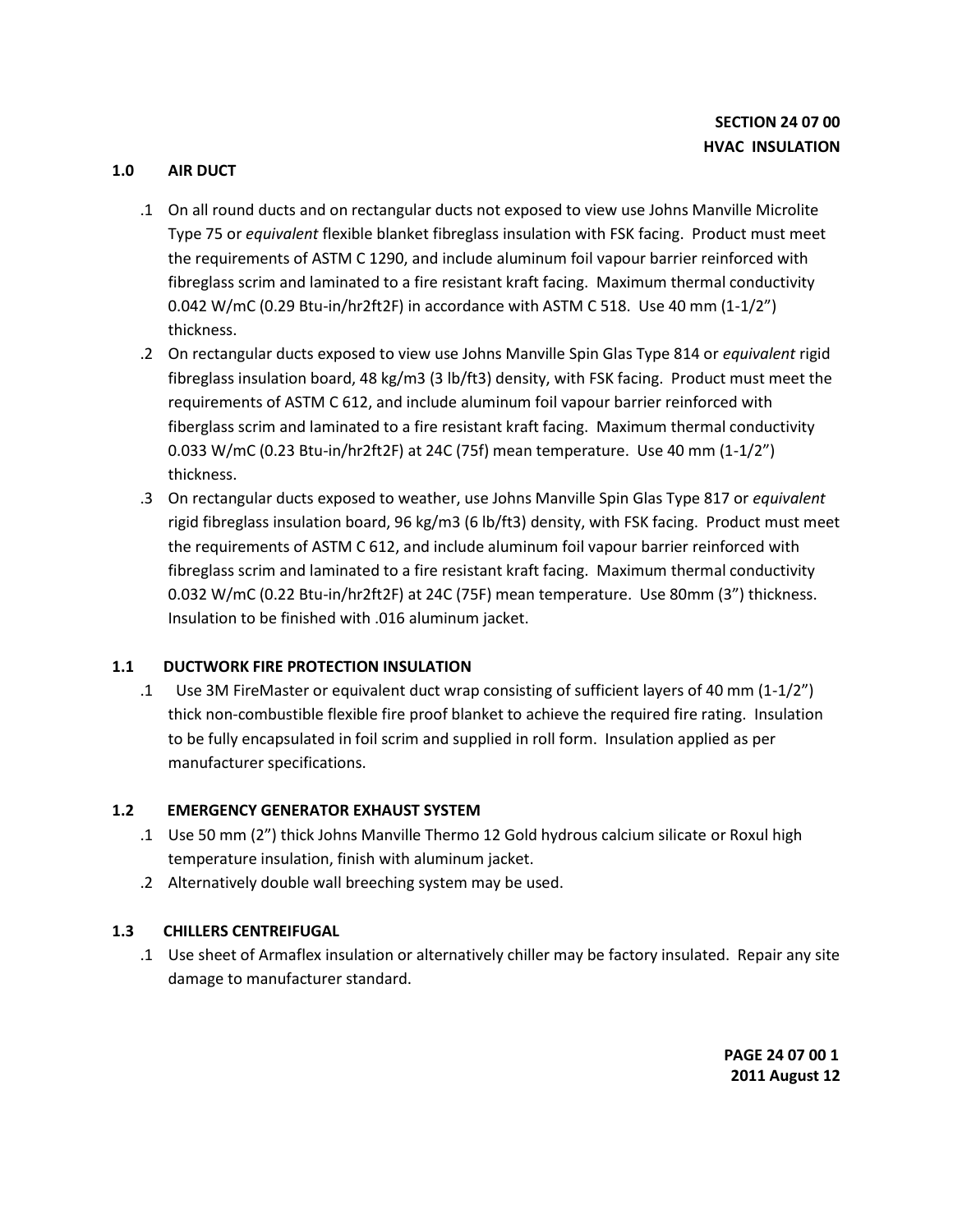.2 See section 23 30 00, "Air Distribution" for internal duct insulation.

.3 Externally insulate all supply air ducts between the supply air unit and the outlets, 1-1/2 Flex.

- .4 Externally insulate the sections of outside air intake ducts. Insulate the first 1.5mm (5") of exhaust ductwork adjacent to outside walls on roof, 3" board.
- .5 Externally insulate all supply in mechanical room 1-1/2" board.

.6 Externally insulate all supply, return and exhaust air ductwork exposed to the outdoors, 3" board.

.7 Externally insulate all combustion air intake ductwork, 1-1/2" board

8 Externally insulate the diesel generator radiator, exhaust air duct, outside as well, 3" board.

#### **1.4 Application**

.1 On all round ducts, and on rectangular ducts not exposed to view, use Johns Manville Microlite Type 75 or equivalent flexible blanket fibreglass insulation with FSK facing. Product must meet the requirements of ASTM C 1290, and include aluminum foil vapour barrier reinforced with fibreglass scrim and laminated to a fire resistant kraft facing. Maximum thermal conductivity 0.042 W/mC (0.29 Btu-in/hr2ft2f) in accordance with ASTM C518. Use 40mm (1-1/2") thickness.

.2 Externally all supply duct in mechanical room 1-1/2" board.

.3 On rectangular ducts, impale insulation over mechanical fasteners. Provide mechanical fasteners per Insulation Manufacturer's published recommendations. Insulate behind duct balancing damper operators.

.4 On round ducts impale insulation over mechanical fasten at the horizontal overlap points or use dabs of adhesive at several areas

#### **1.5 Finish**

.1 In locations where the insulation will be exposed to view, finish with canvas. Provide 25mm x 25mm (1" x 1") galvanized steel sheet metal angle corner bead over duct insulation along all duct corners. Securely paste canvas on with a two coat application of lagging adhesive over the entire surface. Apply canvas between coats of adhesive, while first coat is still wet. Stretch canvas tight and smooth with overlapping seams located where at least visible. Apply second coat of adhesive immediately following application of canvas. Do not use metal bands.

> **PAGE 24 07 00 2 2011 August 12**